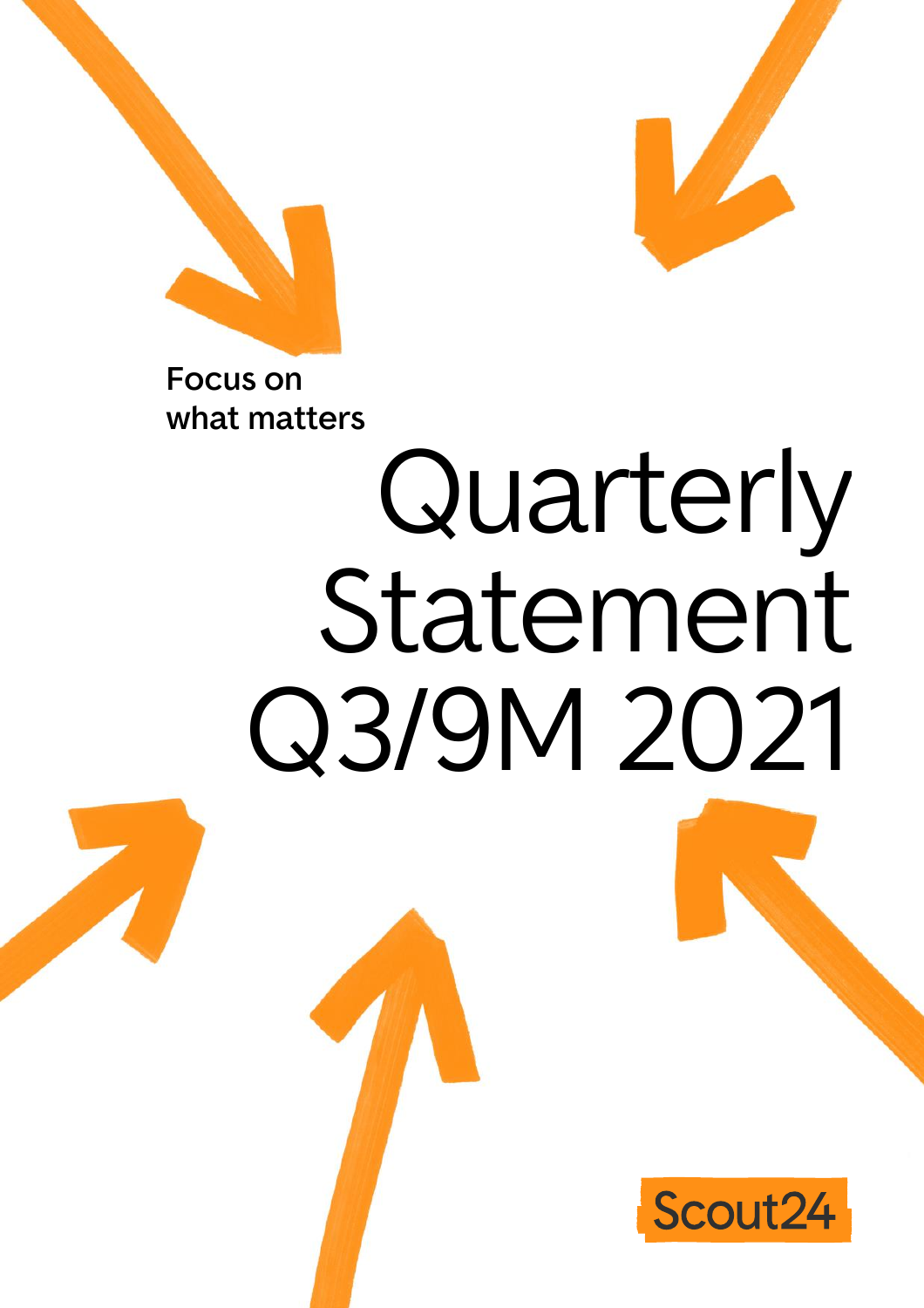## <span id="page-1-0"></span>Contents

| Quarterly development at a glance         | 3  |
|-------------------------------------------|----|
| Important events during the third quarter | 4  |
| Operating performance of the Group        | .5 |
| Operating performance of the segments     | 9  |
| Outlook 2021                              | 11 |
| Publication details                       | 12 |

# Disclaimer

Scout24 SE as the parent entity and its direct and indirect subsidiaries together form the Scout24 Group. Insofar as information in the following statement refers exclusively to Scout24 SE, express reference is made to the Company ("Scout24 SE") accordingly. The terms "Scout24 Group", "Scout24", "Scout24 Group" refer to the Group as a whole.

All information contained in this document has been carefully prepared. However, no reliance may be placed for any purposes whatsoever on the information contained in this document or on its completeness. No representation or warranty, express or implied, is given by or on behalf of the Company or any of its directors, officers or employees or any other person as to the accuracy or completeness of the information or opinions contained in this document and no liability whatsoever is accepted by the Company or any of its directors, officers or employees nor any other person for any loss howsoever arising, directly or indirectly, from any use of such information or opinions or otherwise arising in connection therewith.

This document may contain forward-looking statements regarding the business, results of operations, financial condition and earnings outlook of the Scout24 Group. These statements may be identified by words such as "may", "will", "expect", "anticipate", "contemplate", "intend", "plan", "believe", "continue" and "estimate" and variations of such words or similar expressions. Such forward-looking statements are based on the current assessments, expectations, assumptions and information of Scout24's Management Board. They are subject to a large number of known and unknown risks and uncertainties and there is no guarantee that the anticipated results and developments will actually materialise. In fact, actual results and developments may differ materially from those reflected in the forward-looking statements. Differences may be due to changes in the general macroeconomic and competitive environment, capital market risks, exchange rate fluctuations, changes in international and national laws and regulations, including but not limited to tax laws and regulations, relevant for Scout24, and many other factors. Scout24 undertakes no obligation to revise or update any forward-looking statements as a result of new information, future events or otherwise, unless expressly required to do so by law.

Scout24 also uses alternative performance measures, not defined by IFRS, to describe the Scout24 Group's results of operations. These should not be viewed in isolation but treated as supplementary information. Alternative performance measures used by Scout24 are defined at the corresponding place in the report. The special items used to calculate some alternative performance measures arise from the integration of acquired businesses, restructuring measures, impairment losses, gains or losses on sale resulting from divestitures and the sale of shareholdings, and other expenses and income that generally do not arise in conjunction with Scout24's ordinary business activities.

Due to rounding, numbers presented throughout this report may not add up precisely to the totals indicated, and percentages may not precisely reflect the absolute figures for the same reason.

The Q3 / nine-month figures contained in this release were neither audited in accordance with §317 HGB nor reviewed by an auditor.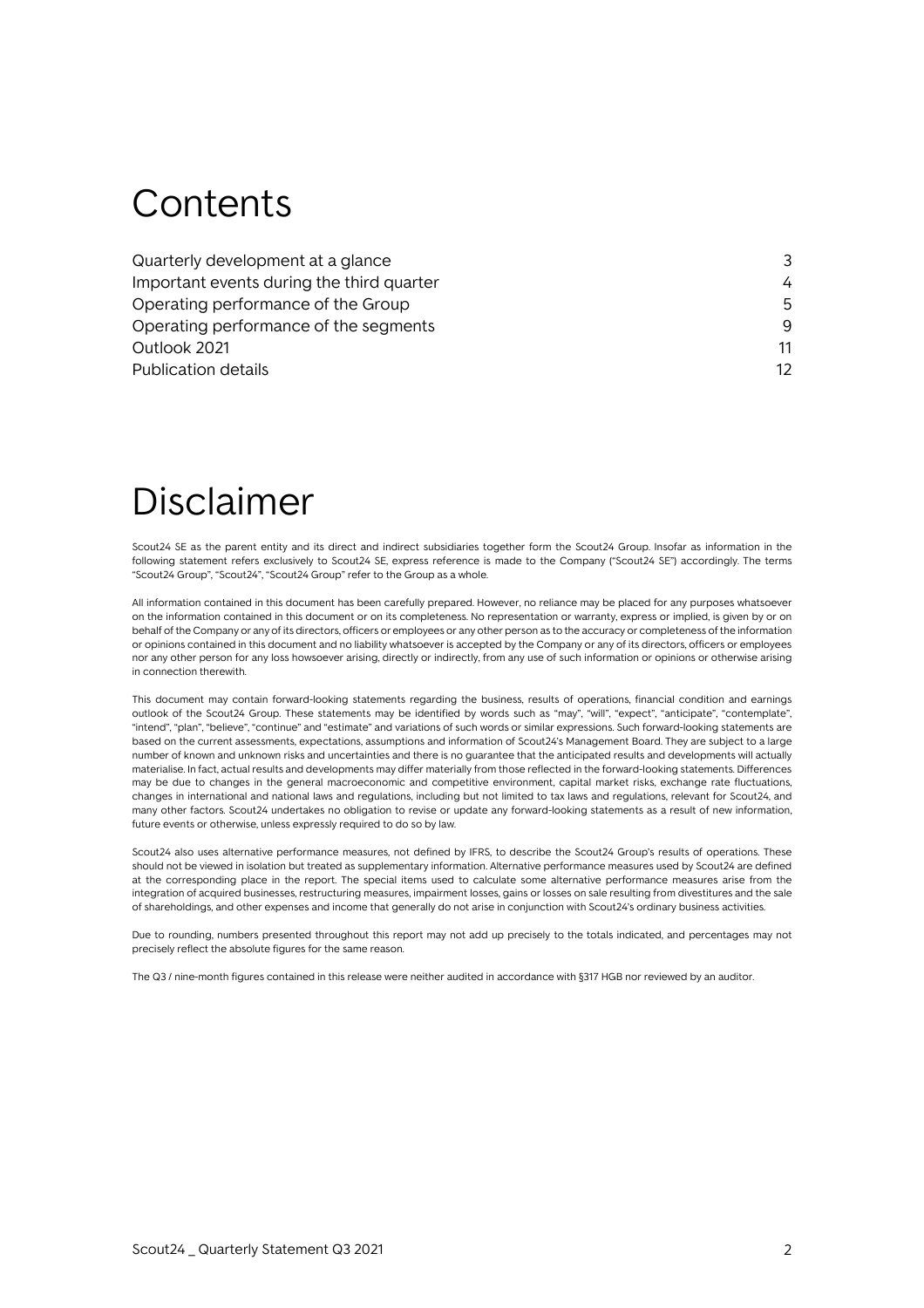## <span id="page-2-0"></span>**Quarterly development at a glance**

The Scout24 Group revenue grew, in a year-on-year comparison, by 8.8% in the third quarter and by 9.4% in the first nine months of 2021. The revenue momentum continued, with a higher reference base for Q3 2020 due to the consolidation of immoverkauf24 since 1 July 2020. Our largest segment, the Residential Real Estate business showed a double-digit percentage growth (Q3 2021: +11.4%; 9M 2021: +12.8%). This is mainly due to the strong growth of the Leads and Consumer Plus-product businesses, which also results in a changed revenue mix overall.

On that note, revenue from commission-based mandate acquisition leads increased by 41.0% compared to Q3 2020. On the back of strong demand for "Realtor Leads" and continued price adjustments, the core agent business also delivered attractive growth. This is reflected in the development of our Residential Real Estate ARPU, which increased by 7.4% in Q3 2021 (9M 2021: +5.9%). Revenue from Plus-products increased by 23.0% in Q3 (9M 2021: +27.8%).

The Business Real Estate segment, which continues to be impacted by the Covid 19 pandemic, remained stable year-on-year both for the quarterly and nine-month periods. Revenue in the Media & Other segment increased slightly.

In the third quarter, we once again intensified our marketing invest, especially to further accelerate the Leads and Consumer Plus-product businesses. Personnel costs also rose disproportionately to revenue, primarily due to the consolidation of Vermietet.de.

This led to an increase in ordinary operating EBITDA by 4.4% to EUR 54.5 million in Q3 2021 (9M 2021: +4.5% to EUR 164.7 million). The respective margin of 55.9% was 2.3 percentage points below the previous year (9M 2021: 57.4%; -2.6 percentage points).

With the end of the financial year approaching, the Management Board decided to refine its revenue outlook for the full year 2021 to an expected growth of around 9% (previously: mid to high single-digit range). The previous outlook for the ordinary operating EBITDA margin of "up to 60%" is refined to a range of 57% to 58%, now also fully including the recent acquisitions of Vermietet.de and Propstack.

| <b>EUR millions</b>                                      | Q3 2021 | Q3 2020 | Change    | 9M 2021 | 9M 2020 | Change    |
|----------------------------------------------------------|---------|---------|-----------|---------|---------|-----------|
| Group revenue                                            | 97.5    | 89.6    | $+8.8%$   | 287.2   | 262.6   | $+9.4%$   |
| of which Residential Real Estate                         | 72.3    | 64.9    | $+11.4%$  | 212.4   | 188.2   | $+12.8%$  |
| of which Business Real Estate segment                    | 17.2    | 17.1    | $+0.7%$   | 51.4    | 51.6    | $-0.3%$   |
| of which Media & Other                                   | 7.9     | 7.6     | $+3.8%$   | 23.1    | 22.7    | $+2.0%$   |
| Group ordinary operating EBITDA <sup>1</sup>             | 54.5    | 52.2    | $+4.4%$   | 164.7   | 157.6   | $+4.5%$   |
| Group ordinary operating EBITDA margin <sup>2</sup> in % | 55.9%   | 58.2%   | $-2.3$ pp | 57.4%   | 60.0%   | $-2.6$ pp |
| Group EBITDA                                             | 52.1    | 44.1    | $+18.2%$  | 153.4   | 140.5   | $+9.2%$   |
| Earnings per share, in EUR (basic) $3$                   | 0.29    | 0.23    | $+27.2%$  | 0.79    | 0.67    | $+18.1%$  |

#### **KEY FINANCIAL PERFORMANCE INDICATORS**

<sup>1</sup> Ordinary operating EBITDA is EBITDA adjusted for non-operating effects, mainly expenses for share-based compensation, M&A activities (realised and unrealised), reorganisation measures and other non-operating effects.

 $^2$  The operating EBITDA margin is defined as ordinary operating EBITDA as a percentage of revenue.<br><sup>3</sup> The previous year's value was adjusted following the reclassification of certain securities of the special securitie on the financial result.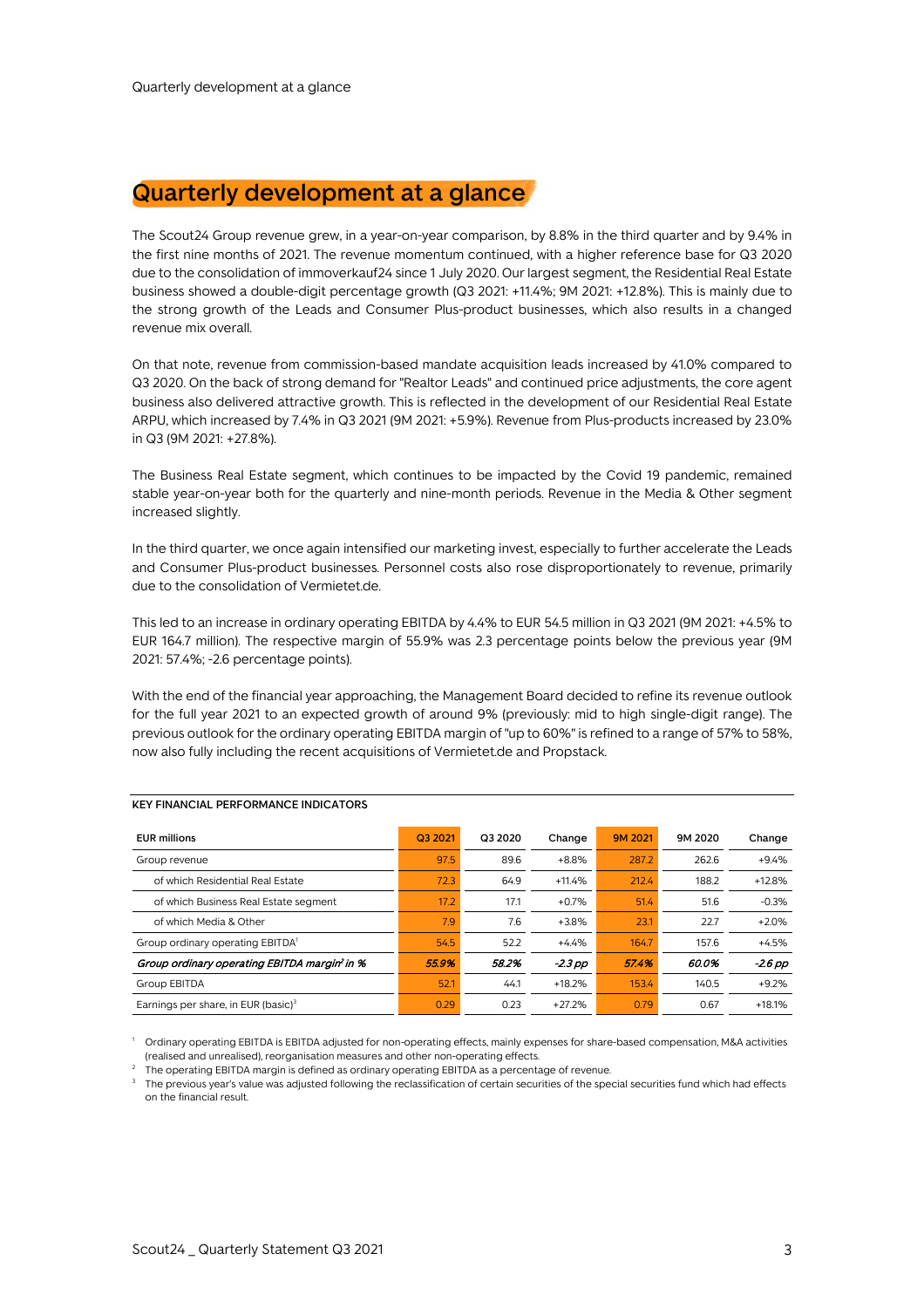## <span id="page-3-0"></span>**Important events during the third quarter**

- Revenue with Residential Real Estate Partners grows by 11.7% year-on-year. Core agent ARPU contributes to this growth with a 7.4% increase. Customer number up to 17,721; 505 new customers acquired.
- Strong demand from real estate agents for immoverkauf24 mandates. 41.0% increase in Q3-revenue year-on-year. Approximately 1,230 completed property transactions since beginning of year.
- Number of Plus-product subscribers continues to grow strongly. 236,612 subscriptions as of 30.09.2021 (+82.8% year-on-year).
- High revenue growth despite tight real estate market situation. The right products for the current market environment. Shortage of housing supply key topic in negotiations for government formation.
- First steps towards integration of Vermietet.de have been made. Users can log in to Vermietet.de with their ImmoScout24 account and seamlessly transfer property data. First rental contracts and service charge statements created by ImmoScout24 customers via Vermietet.de.
- Online and offline marketing campaigns to generate homeowner contacts continued. Approximately 670,000 registered homeowners as of 30 September 2021 (+34.3% year-on-year). Increase in marketing expenses by 19.0% to EUR 10.0 million in Q3 2021.
- Business Real Estate segment shows slight growth but continues to be affected by the Covid-19 pandemic. Positive development of the developer business (+6.2%) ... ... compensates for decline in business with commercial real estate agents (-5.4%).
- Acquisition of Propstack to complement FLOWFACT offering. Additional CRM cloud solution for smaller agents.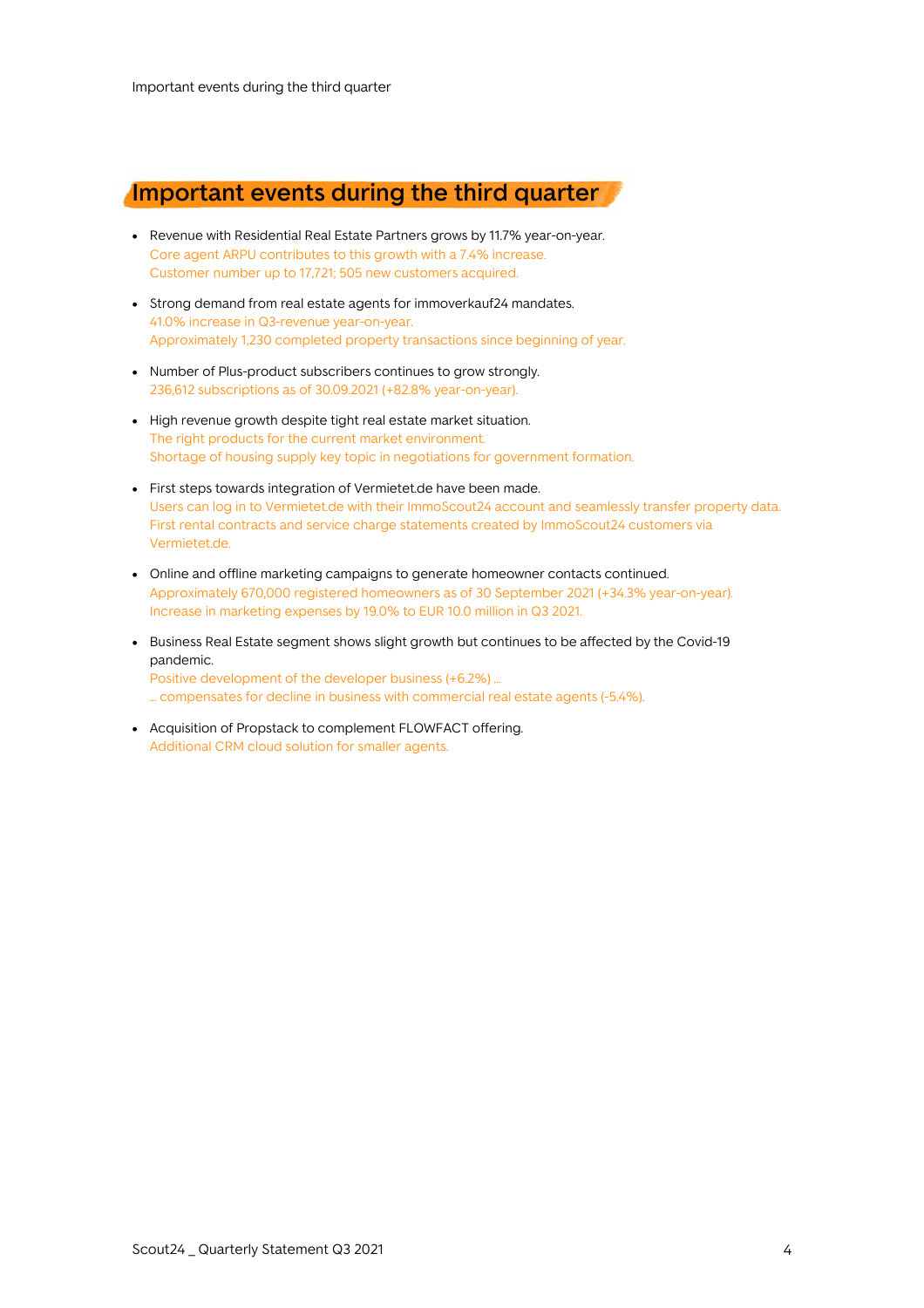## <span id="page-4-0"></span>**Operating performance of the Group**

#### **Results of Operations**

#### **REVENUE**

Our Group revenue grew year-on-year by 8.8% to EUR 97.5 million in the third quarter and by 9.4% to EUR 287.2 million in the first nine months of 2021. The main growth driver was our Residential Real Estate segment with a revenue increase of 11.4% in a quarterly comparison and 12.8% in a nine-month comparison.

Since July 2020 immoverkauf24 and since May 2021 Vermietet.de have been part of the Scout24 group of consolidated companies. Two smaller acquisitions, Wohnungsbörse and Propstack, were added as of April 2021 and August 2021. Excluding the acquisitions, our consolidated revenue would have grown by 8.4% in a quarterly comparison and by 7.4% in a nine-month comparison (9M 2021 only adjusted for six months of immoverkauf24).

#### **OWN WORK CAPITALISED**

Own work capitalised increased by 35.4% to EUR 7.2 million in the third quarter of the year (9M 2021: +20.9% to EUR 19.5 million). The ratio of own work capitalised to revenue was up from 5.9% in Q3 2020 to 7.4% in Q3 2021 (9M 2020: 6.1%; 9M 2021: 6.8%). This ratio reflects our continued focus on product innovation and development. In the third quarter of 2021, investments in Vermietet.de products were capitalised for the first time, which can be considered the main reason for the higher ratio.

#### **OPERATING COSTS**

| <b>EUR</b> million                     | Q3 2021 | Q3 2020 | Change    | 9M 2021  | 9M 2020  | Change           |
|----------------------------------------|---------|---------|-----------|----------|----------|------------------|
| Revenue                                | 97.5    | 89.6    | $+8.8%$   | 287.2    | 262.6    | $+9.4%$          |
| Own work capitalised                   | 7.2     | 5.3     | +35.4%    | 19.5     | 16.1     | $+20.9%$         |
| Own work capitalised as % of revenue   | 7.4%    | 5.9%    | $+1.5$ pp | 6.8%     | 6.1%     | $+0.7$ <i>pp</i> |
| Ordinary operating effects             | $-50.2$ | $-42.8$ | $+17.4%$  | $-142.0$ | $-121.1$ | $+17.2%$         |
| of which personnel expenses            | $-21.7$ | $-19.4$ | $+11.7%$  | $-63.0$  | $-55.0$  | $+14.5%$         |
| of which marketing expenses            | $-9.9$  | $-8.4$  | +19.0%    | $-27.8$  | $-21.7$  | $+28.2%$         |
| of which IT expenses                   | $-4.6$  | $-4.4$  | $+5.3%$   | $-12.7$  | $-12.7$  | $-0.1%$          |
| of which other operating expenses      | $-13.9$ | $-10.6$ | $+31.4%$  | $-38.5$  | $-31.7$  | $+21.4%$         |
| Ordinary operating EBITDA <sup>1</sup> | 54.5    | 52.2    | $+4.4%$   | 164.7    | 157.6    | $+4.5%$          |

**DEVELOPMENT OF OPERATING COSTS AND THE CORRESPONDING IMPACT ON ORDINARY OPERATING EBITDA** 

<sup>1</sup> Ordinary operating EBITDA is defined as EBITDA adjusted for non-operating effects, mainly expenses for share-based compensation, M&A activities (realised and unrealised), reorganisation and other non-operating effects.

Total operating effects reconciling to Scout24 Group's ordinary operating EBITDA amounted to EUR 50.2 million / EUR 142.0 million in Q3 / 9M 2021, 17.4% / 17.2% up year-on-year. This development is essentially due to the following reasons:

- Changed revenue mix in favour of mandate acquisition products (Leads) and the consumer business (Plus-products).
- Consolidation of Vermietet.de since May 2021 with "inorganic" effects on costs especially in the quarterly comparison.
- Consolidation of immoverkauf24 since July 2020 with "inorganic" impact on costs in nine-month comparison (included for three months in 9M 2020, full nine months in 2021).
- Intensified marketing activities to generate homeowner contacts.
- Pandemic-related cost savings in the previous year 2020.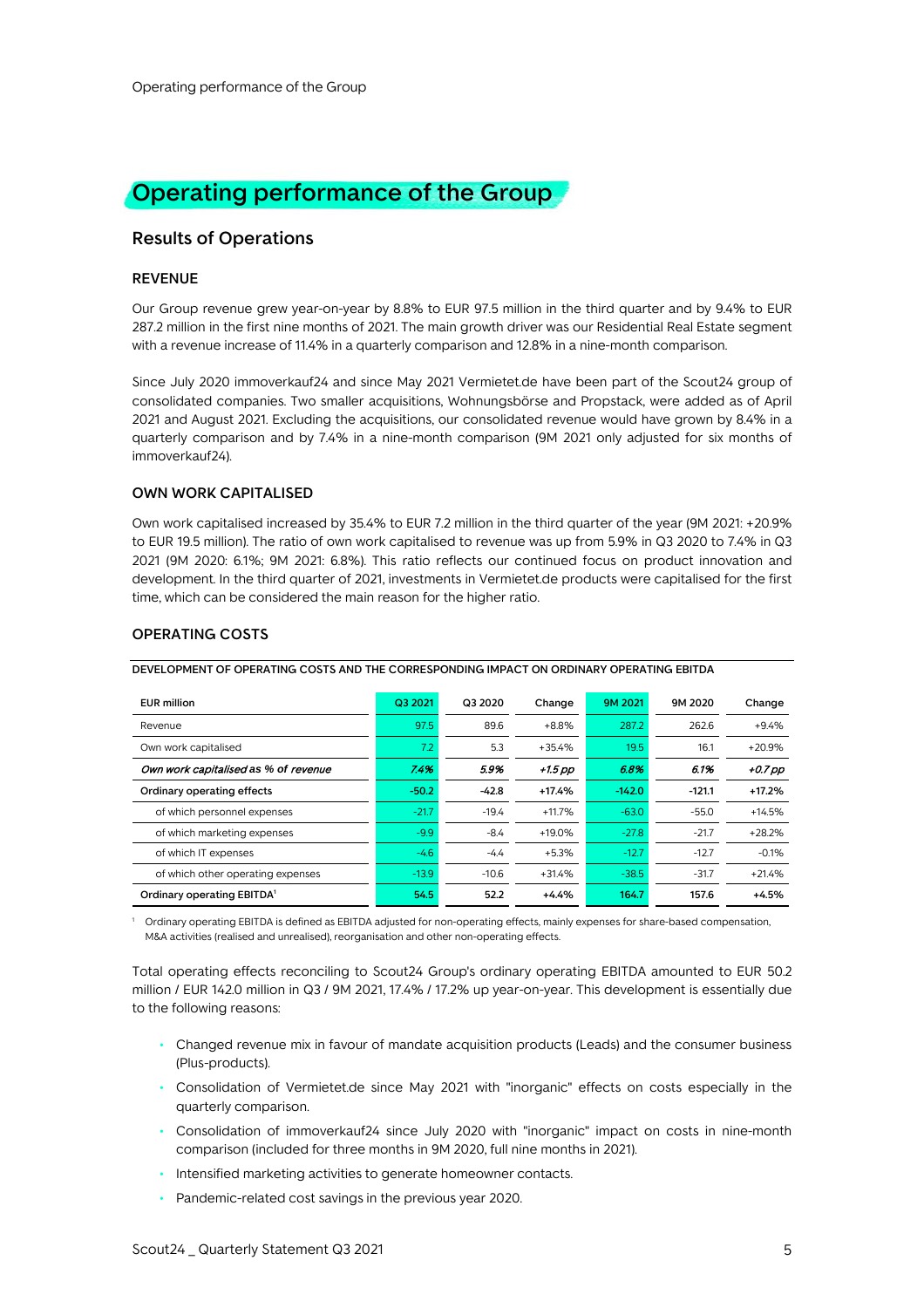Within the operating expenses, personnel expenses increased by 11.7% / 14.5% to EUR 21.7 million / EUR 63.0 million. This increase is primarily related to the integration of immoverkauf24 (nine-month comparison only), Vermietet.de and Propstack employees.

Our marketing expenses increased by 19.0% / 28.2% to EUR 9.9 million / EUR 27.8 million in Q3 / 9M 2021 due to the aforementioned marketing campaigns and acquisitions.

IT expenses increased by 5.3% to EUR 4.6 million in a quarterly comparison and remained stable at EUR 12.7 million in a nine-month comparison. Generally, we achieve economies of scale through the complete conversion of the IT architecture to cloud-based platform and software solutions. The quarterly increase is attributable to an increased number of licences due to the higher number of employees.

Other operating expenses increased year-on-year by 31.4% / 21.4% to EUR 13.9 million / EUR 38.5 million in Q3 / 9M 2021. This is primarily due to increased purchase costs, such as for the Schufa credit report integrated in the Plus-products and for acquiring Leads from cooperation partners. Rising external labour costs due to additional call centre activities and investments in FLOWFACT also had an impact on the development. The nine-month increase was lower primarily due to the recognition of pandemic-related impairments back in Q2 2020.

#### **ORDINARY OPERATING EBITDA**

Considering the operating cost developments described above, the Group's ordinary operating EBITDA increased disproportionately to revenue by 4.4% / 4.5% to EUR 54.5 million / EUR 164.7 million in Q3 / 9M 2021. Consequently, the ordinary operating EBITDA margin decreased by 2.3 / 2.6 percentage points to 55.9% / 57.4% in Q3 / 9M 2021.

Adjusted for acquisitions, the organic ordinary operating EBITDA margin was 57.1% / 59.1% in Q3 / 9M 2021. Therefore, without the acquisitions, the margin would have declined by only 1.1 / 0.9 percentage points yearon-year - despite the changed revenue mix.

The ordinary operating EBITDA is adjusted for non-operating effects, such as expenses for share-based compensation, M&A activities, and reorganisation.

#### **UNADJUSTED RESULT**

Non-operating effects were significantly lower in Q3 2021 than in the previous year. The decrease by 70.6% or EUR 5.7 million to EUR 2.4 million is mainly related to the development of the share-based compensation within personnel expenses. Due to the declining share price, LTIP provisions were released in Q3 2021. This was partly offset by higher M&A-costs. In a nine-month comparison, non-operating effects decreased by 34.0% to EUR 11.3 million.

As a result, unadjusted EBITDA increased at a higher rate than ordinary operating EBITDA in Q3 / 9M 2021, by 18.2% / 9.2% to EUR 52.1 million / EUR 153.4 million.

Depreciation & Amortisation increased by 22.7% / 15.4% to EUR 14.9 million / EUR 42.7 million in Q3 / 9M 2021. On the one hand, this is due to higher depreciation on rights of use from leasing agreements in connection with the move to the new Berlin office in November / December 2020. On the other hand, depreciation increased due to the higher capitalisation of internally built software. EUR 8.5 million / EUR 24.7 million of the depreciation relates to intangible assets identified and recognised as purchase price allocations.

The financial result is negative in both the quarterly and the nine-month perspective at EUR -1.9 million / EUR -7.5 million respectively. The year-on-year decrease is mainly due to the lower volume and performance of the special securities funds.

With a lower financial result and an increased tax expense, profit after tax increased by 4.6% / 2.5% year-onyear to EUR 24.0 million / EUR 70.5 million in Q3 / 9M 2021.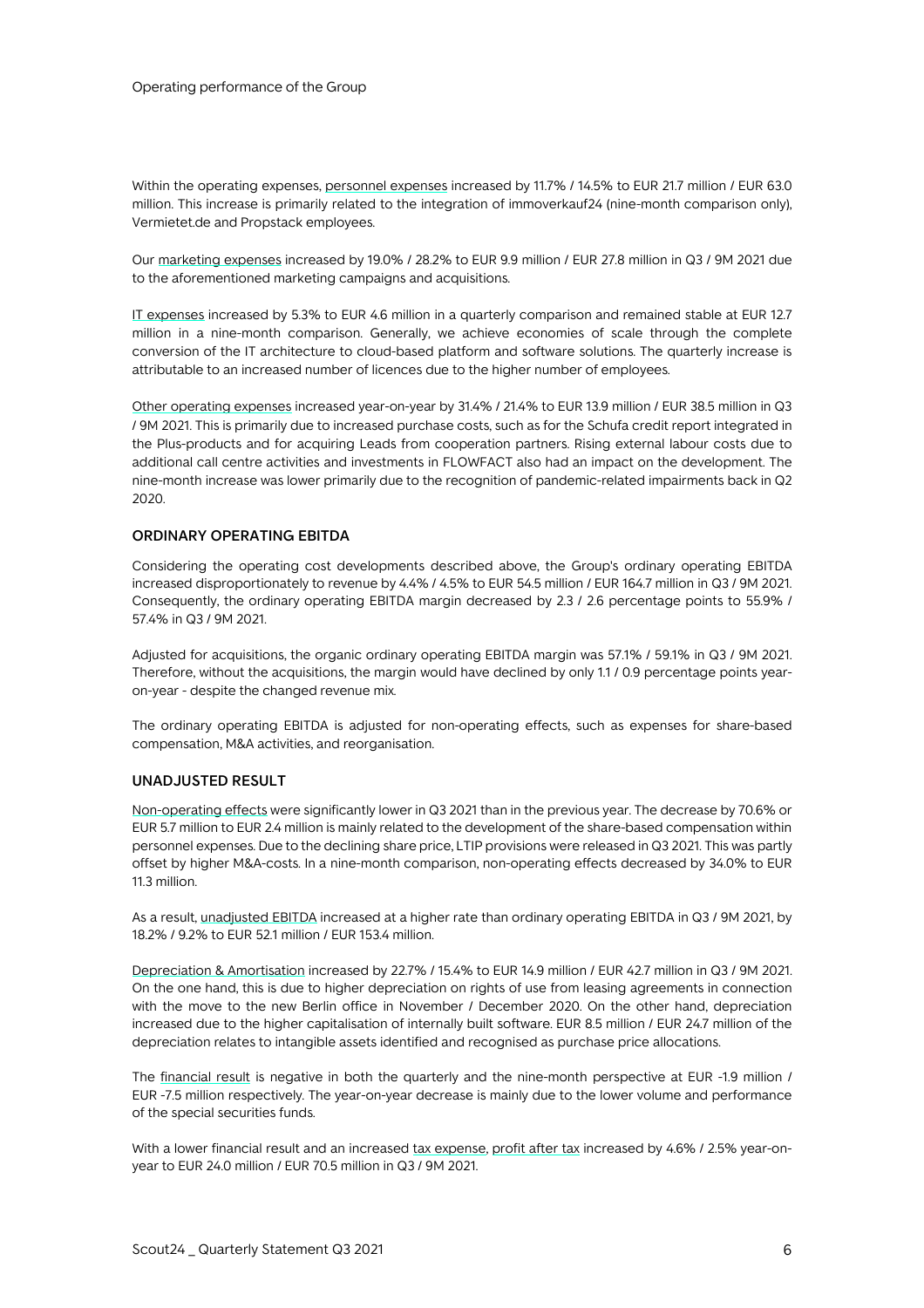Due to the share buybacks completed in 2021, the average number of shares used to calculate earnings per share has significantly decreased year-on-year. The calculation of earnings per share for Q3 2021 is based on 83,513,538 shares (9M 2021: 89,714,885). The previous year's figure for Q3 2020 was still calculated with 101,518,276 shares (9M 2020: 103,329,162). As a result, earnings per share increased by 27.2% / 18.1% to EUR 0.29 / EUR 0.79 in Q3 / 9M 2021.

#### **RECONCILIATION OF ORDINARY OPERATING EBITDA TO EARNINGS AFTER TAX**

| <b>EUR</b> million                        | Q3 2021 | Q3 2020 | Change    | 9M 2021 | 9M 2020 | Change   |
|-------------------------------------------|---------|---------|-----------|---------|---------|----------|
| Ordinary operating EBITDA                 | 54.5    | 52.2    | $+4.4%$   | 164.7   | 157.6   | $+4.5%$  |
| Non-operating effects                     | 2.4     | 8.1     | $-70.6%$  | 11.3    | 17.2    | $-34.0%$ |
| <b>EBITDA</b>                             | 52.1    | 44.1    | $+18.2%$  | 153.4   | 140.5   | $+9.2%$  |
| Depreciation, amortisation and impairment | $-14.9$ | $-12.2$ | $+22.7%$  | $-42.7$ | $-37.0$ | $+15.4%$ |
| Operating result - EBIT                   | 37.2    | 31.9    | +16.5%    | 110.6   | 103.4   | $+7.0%$  |
| Financial result                          | $-1.9$  | 2.1     | $-191.6%$ | $-7.5$  | $-5.7$  | $-31.3%$ |
| Earnings before tax                       | 35.3    | 34.0    | $+3.8%$   | 103.1   | 97.7    | $+5.5%$  |
| Income tax                                | $-11.3$ | $-11.1$ | $+2.2%$   | $-32.6$ | $-28.9$ | $+12.7%$ |
| Earnings after tax                        | 24.0    | 22.9    | $+4.6%$   | 70.5    | 68.8    | $+2.5%$  |
| Earnings per share (undiluted, in EUR)    | 0.29    | 0.23    | $+27.2%$  | 0.79    | 0.67    | $+18.1%$ |

#### **Net assets and financial position**

#### **STATEMENT OF FINANCIAL POSITION – ASSETS (CONDENSED)**

| <b>EUR</b> million                 | 30 Sept. 2021 | 31 Dec. 2020 | Change   |
|------------------------------------|---------------|--------------|----------|
| <b>Current assets</b>              | 652.4         | 1.769.4      | $-63.1%$ |
| of which cash and cash equivalents | 82.4          | 177.7        | $-53.6%$ |
| of which financial assets          | 533.3         | 1.564.8      | $-65.9%$ |
| Non-current assets                 | 1,818.0       | 1.751.0      | $+3.8%$  |
| of which financial assets          | 11.3          | 13.0         | $-13.0%$ |
| Total equity and liabilities       | 2.470.4       | 3.520.4      | $-29.8%$ |

The development of our consolidated statement of financial position in the first nine months of 2021 is clearly influenced by the share buybacks completed in this period with a total volume of EUR 994.2 million. These were primarily financed by cash released from the special securities funds. As of the reporting date, 30 September 2021, a total of EUR 536.5 million (31 December 2020: EUR 1,509.4 million) was still invested in special securities funds. EUR 6.5 million of these funds are reported under cash and cash equivalents, and the remaining EUR 530.0 million under current financial assets of the Scout24 Group.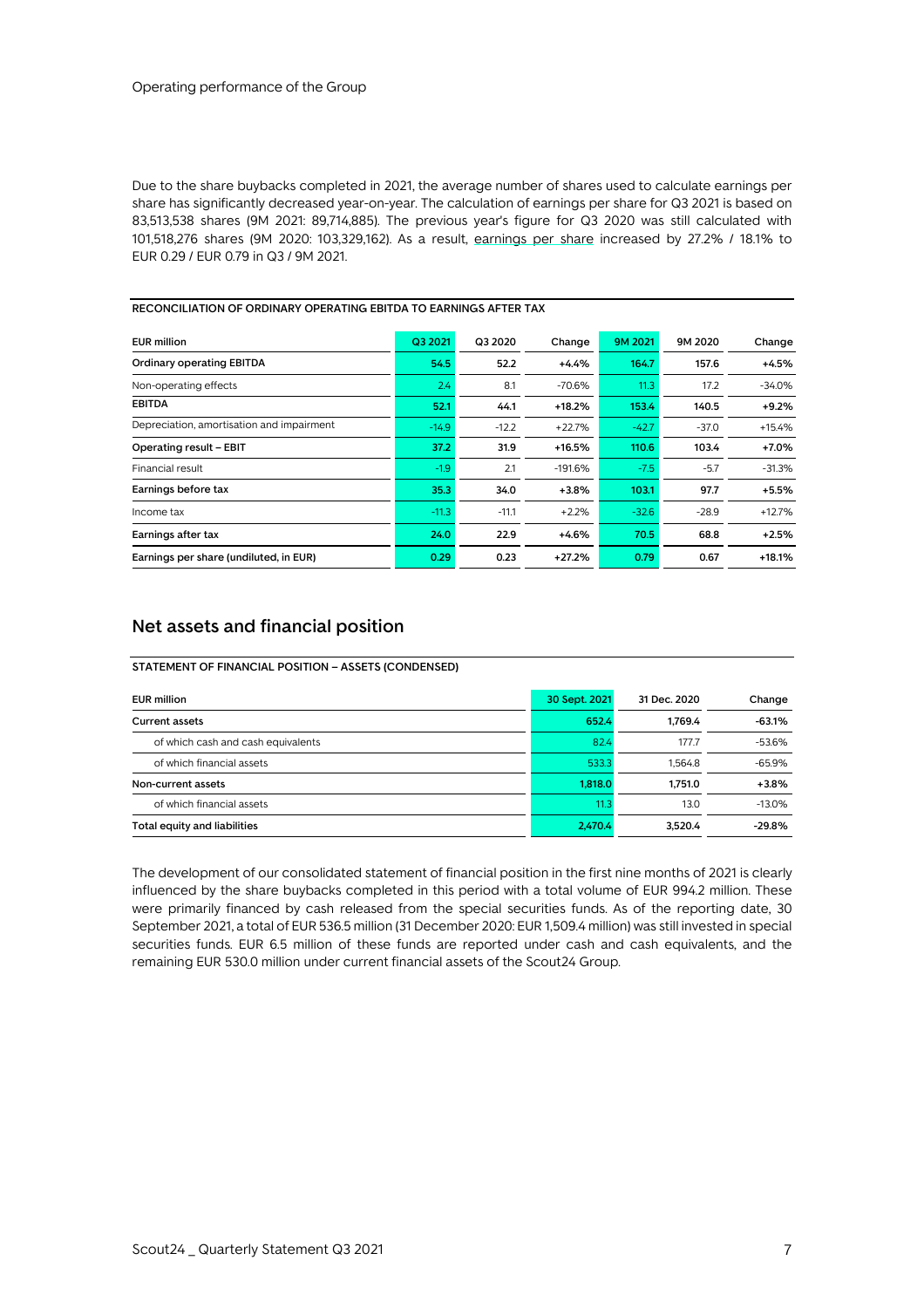| <b>EUR</b> million             | 30 Sept. 2021 | 31 Dec. 2020 | Change   |
|--------------------------------|---------------|--------------|----------|
| <b>Current liabilities</b>     | 132.4         | 142.6        | $-7.1%$  |
| of which financial liabilities | 59.6          | 69.9         | $-14.7%$ |
| of which lease liabilities     | 9.0           | 8.3          | $+9.4%$  |
| Non-current liabilities        | 517.6         | 564.0        | $-8.2%$  |
| of which financial liabilities | 167.5         | 193.9        | $-13.6%$ |
| of which lease liabilities     | 56.2          | 60.2         | $-6.6%$  |
| Equity                         | 1,820.3       | 2.813.8      | $-35.3%$ |
| Total equity and liabilities   | 2,470.4       | 3,520.4      | $-29.8%$ |

#### **STATEMENT OF FINANCIAL POSITION – EQUITY AND LIABILITIES (CONDENSED)**

Current financial liabilities decreased by EUR 10.3 million to EUR 59.6 million in the first nine months of 2021, primarily because securities transactions commissioned before the turn of the year in the amount of EUR 9.6 million were only settled at the beginning of 2021. Non-current financial liabilities decreased by EUR 26.4 million to EUR 167.5 million. On the one hand, this has to do with the reclassification of promissory notes ("Schuldscheindarlehen") in the amount of EUR 57.0 million to current liabilities (EUR 57.5 million were redeemed in the reporting period). On the other hand, newly recognised purchase price liabilities (put and call options) in connection with the acquisitions of Vermietet.de and Propstack of EUR 27.6 and EUR 3.0 million, respectively, had an offsetting effect.

Adjusted for the item "cash and cash equivalents", net debt<sup>[1](#page-7-0)</sup> amounted to EUR 210.0 million as of 30 September [2](#page-7-1)021 (EUR 154.6 million as of 31 December 2020), resulting in a leverage ratio<sup>2</sup> of 0.96 : 1 as of 30 September 2021 (31 December 2020: 0.73 : 1). Also considering the investments in special securities funds that can be released at short notice (reported under "current financial assets"), this results in a net financial surplus of EUR 319.9 million as of 30 September 2021 (31 December: EUR 1,403.7 million) instead of a net debt position. The leverage ratio is not meaningful from this point of view.

#### **Development of Listings and Traffic**

#### **NON-FINANCIAL KEY FIGURES**

|                                                     | Q3 2021 | Q3 2020 | Change   | 9M 2021 | 9M 2020 | Change   |
|-----------------------------------------------------|---------|---------|----------|---------|---------|----------|
| ImmoScout24.de (IS24) listings <sup>1</sup>         | 351.834 | 422.563 | $-16.7%$ | 374,007 | 420.464 | $-11.0%$ |
| $IS24$ monthly website users (million) <sup>2</sup> | $14.9-$ | 18.5    | $-19.4%$ | 16.2    | 19.5    | $-16.9%$ |
| IS24 monthly app users (million) <sup>2</sup>       | 4.5     | 3.6     | $+27.3%$ | 4.6     | 3.7     | $+23.3%$ |
| IS24 monthly sessions (million) $3$                 | 96.7    | 99.4    | $-2.7%$  | 103.7   | 106.9   | $-3.0%$  |

<sup>1</sup> Source: ImmoScout24.de; listings in Germany (average as of the end of the month)

<sup>2</sup> Unique monthly visitors on ImmoScout24.de (average of the individual months), irrespective of how often they visit the marketplace during the month. Since the first half of 2021, the data is no longer obtained from AGOF e. V. but from Google Analytics; the previous year's figures were adjusted accordingly.

<sup>3</sup> Number of all monthly visits (average of the individual months) in which individual users interact with the website or app via a device; a visit is considered completed if the user is inactive for 30 minutes or more; source: internal measurement using Google Analytics.

<sup>&</sup>lt;sup>1</sup> Total current and non-current financial liabilities (including lease liabilities) less cash.

<span id="page-7-1"></span><span id="page-7-0"></span><sup>&</sup>lt;sup>2</sup> Ratio of net debt in relation to ordinary operating EBITDA for the last twelve months.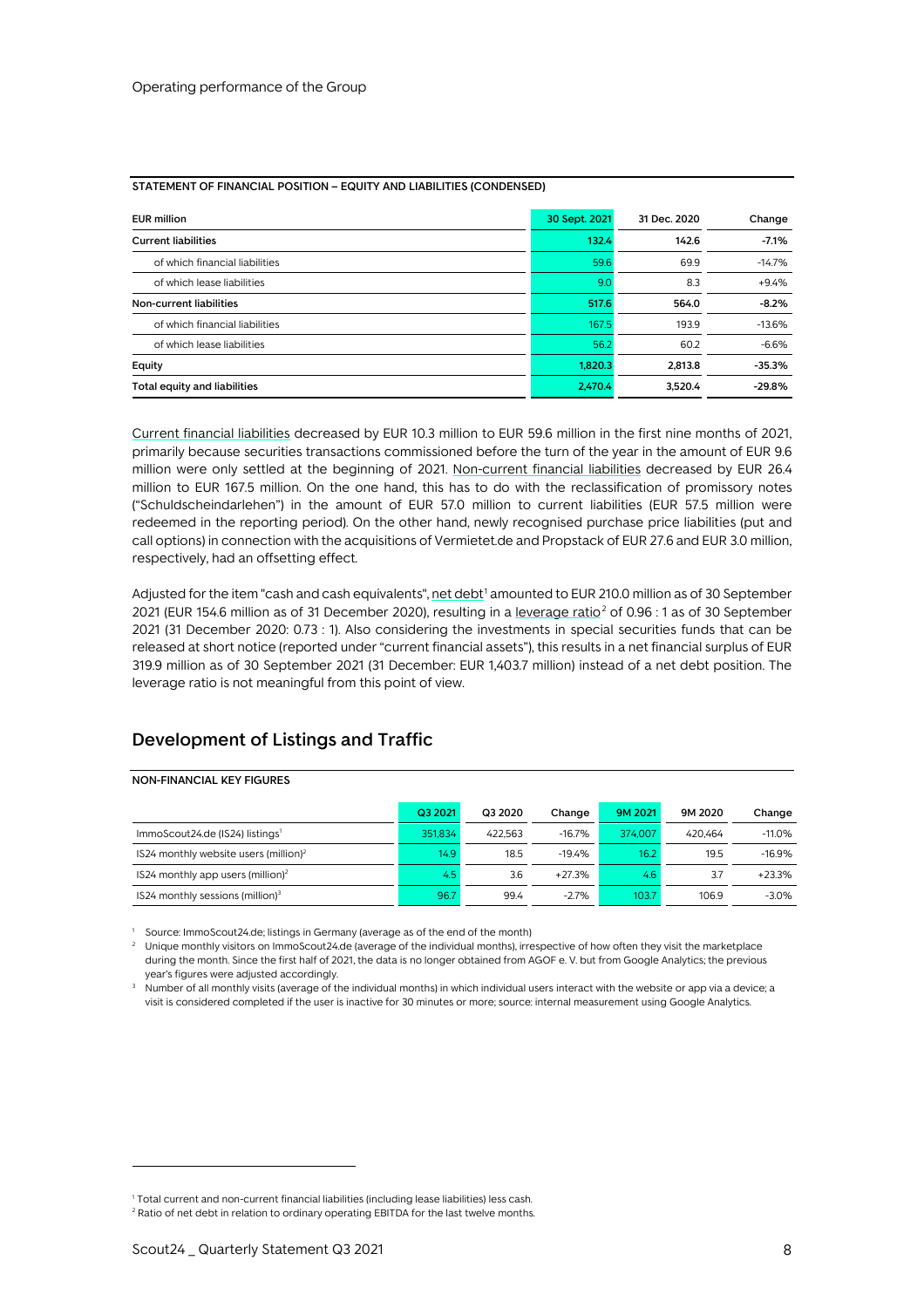As can be seen from the table above, the number of listings continued to decline in the third quarter. This is primarily due to the market structure in Germany. An insufficient supply of living space meets a very high demand, which leads to an overall decline in property transactions with rising property prices. At ImmoScout24.de this leads to a decreasing listing offer at a reduced duration. However, this effect does not have a noticeable impact on our financial figures - mainly due to subscription contracts for the agent memberships and the product range specifically geared to a "sellers' market".

In the current negotiations on forming a government between the three parties SPD, FDP and Bündnis 90 / Die Grünen, the shortage of housing supply is one of the key topics. The discussion is about counteracting the tight supply situation by building 400,000 new apartments per year. This goal is to be achieved through serial construction, digitisation and de-bureaucratisation.

The excess demand is at the same time leading to an increased usage of our marketplace by homeseekers. Thus, in the third quarter, there was a strong increase in traffic (measured in monthly unique visits) in the ImmoScout24 app by 27.3%, which partially compensated the decline in web usage (Q3 2021: -19.4%). The web traffic decrease can also be explained by the changed cookie consent policies and the resulting reduced measurability of traffic.

## <span id="page-8-0"></span>**Operating performance of the segments**

| <b>EUR</b> million                                                                        | Q3 2021 | Q3 2020 | Change   | 9M 2021 | 9M 2020 | Change   |
|-------------------------------------------------------------------------------------------|---------|---------|----------|---------|---------|----------|
| Revenue of Residential Real Estate segment                                                | 72.3    | 64.9    | $+11.4%$ | 212.4   | 188.2   | $+12.8%$ |
| of which Residential Real Estate Partners                                                 | 50.3    | 45.0    | $+11.7%$ | 148.2   | 129.9   | $+14.0%$ |
| of which Consumers                                                                        | 22.1    | 19.9    | $+10.8%$ | 64.2    | 58.3    | $+10.2%$ |
| Ordinary operating EBITDA of Residential Real Estate<br>segment                           | 42.1    | 39.8    | $+5.7%$  | 126.3   | 119.3   | $+5.9%$  |
| Ordinary operating EBITDA margin of Residential<br>Real Estate segment (in %)             | 58.2%   | 61.4%   | -3.1 pp  | 59.5%   | 63.4%   | -3.9 Pp  |
| Residential Real Estate Partners (number of core<br>customers <sup>1</sup> at period end) | 17.721  | 17.216  | $+2.9%$  | 17.721  | 17.216  | $+2.9%$  |
| ARPU <sup>2</sup> with Residential Real Estate Partners<br>(EUR/month)                    | 754     | 703     | $+7.4%$  | 751     | 709     | $+5.9%$  |

### **Residential Real Estate**

 **RESIDENTIAL REAL ESTATE PERFORMANCE INDICATORS** 

1 Customers with a fee-based contract extending beyond the reporting period that entitles them to market more than one property.

2 Average revenue per user per month, calculated by dividing the revenue generated with the respective core customers in the reported period by the average number of core customers in the same period (calculated based on opening and closing balances) further divided by the number of months in the corresponding period.

Our largest segment, representing the Residential Real Estate business, grew at a double-digit percentage (Q3 2021: +11.4%; 9M 2021: +12.8%) to EUR 72.3 million / EUR 212.4 million year-on-year. Also organically, i. e. adjusted for acquisitions, the Residential Real Estate revenue grew at a double-digit percentage and was up 11.2% / 10.2% to EUR 72.2 million / EUR 207.4 million in Q3 / 9M 2021.

The revenue with Residential Real Estate Partners, i. e. real estate agents (including finance partners) and property managers included in the segment revenue, increased by 11.7% / 14.0% in a quarterly / nine-month comparison to EUR 50.3 million / EUR 148.2 million. The main reason for this development was the strong growth of our Leads business (products for the acquisition of homeseller mandates) by 53.8% / 111.0% to EUR 8.2 million / EUR 23.9 million (for 2020 including three months, for 2021 including nine months of immoverkauf24 business). Based on the high demand for our "Realtor Lead Engine" product and continued price adjustments, the ARPU of the Residential Real Estate Partners increased by 7.4% / 5.9% to EUR 754 / EUR 751. At the same time, the number of customers increased by 505 (smaller) customers to 17,721.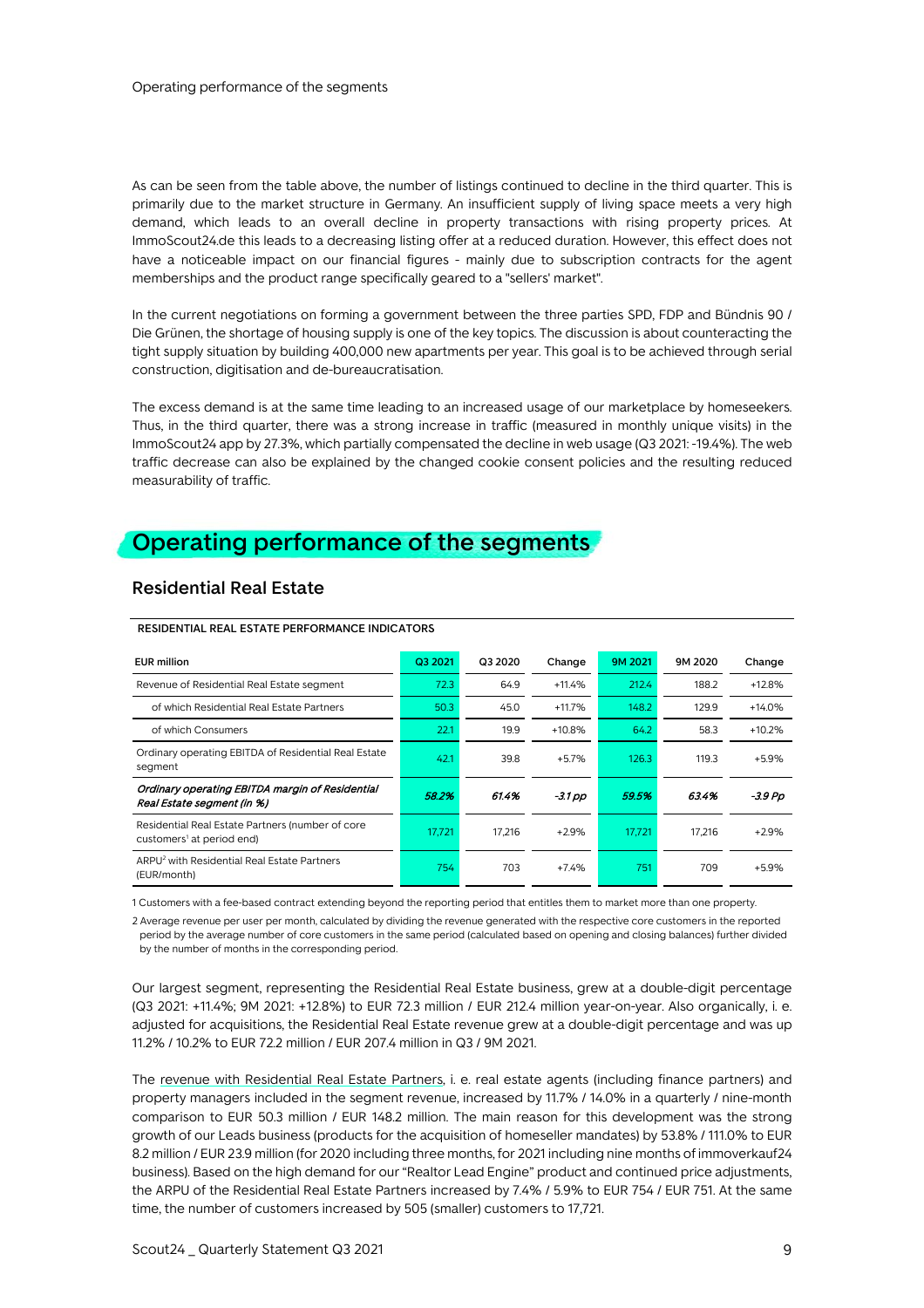The revenue with Consumers included in Residential Real Estate increased by 10.8% / 10.2% in a quarterly / nine-month comparison. This development was driven by the continued dynamic growth of our Plus product revenue. This increased by 23.0% / 27.8% to EUR 13.5 million / EUR 38.6 million in Q3 / 9M 2021, while the private pay-per-ad revenue decreased.

The Residential Real Estate ordinary operating EBITDA margin was at 58.2% / 59.5% in Q3 / 9M 2021, thus down 3.1 / 3.9 percentage points compared to the previous year. On the one hand, this has to do with the higher operating costs described above. On the other hand, the margin development reflects the changed revenue mix associated with our market network strategy: pay-per-ad listing revenue is increasingly replaced by highgrowth Plus-product and Leads revenues, which are growing at a much higher rate than the core agent business. Adjusted for acquisitions, the ordinary operating EBITDA margin would have been at 59.8% / 61.8% in Q3 / 9M 2021, down 1.5 / 1.6 percentage points year-on-year.

#### **Business Real Estate**

#### **BUSINESS REAL ESTATE PERFORMANCE INDICATORS**

| EUR million                                                                                                                                                                 | Q3 2021 | Q3 2020 | Change    | 9M 2021 | 9M 2020 | Change    |
|-----------------------------------------------------------------------------------------------------------------------------------------------------------------------------|---------|---------|-----------|---------|---------|-----------|
| Revenue of Business Real Estate segment                                                                                                                                     | 17.2    | 17.1    | $+0.7%$   | 51.4    | 51.6    | $-0.3%$   |
| Ordinary operating EBITDA of Business Real Estate<br>segment                                                                                                                | 12.6    | 11.9    | $+6.1%$   | 37.4    | 36.8    | $+1.6%$   |
| Ordinary operating EBITDA margin of Business Real<br>Estate segment (in %)                                                                                                  | 73.4%   | 69.6%   | $+3.8$ Pp | 72.7    | 71.3%   | $+1.4$ Pp |
| Business Real Estate Partners (commercial real estate<br>agents, project developers, new home builders)<br>(number of core customers <sup>1</sup> at the end of the period) | 2.790   | 2.789   | $+0.0%$   | 2.790   | 2.789   | $+0.0%$   |
| ARPU <sup>2</sup> with Business Real Estate Partners (EUR/month)                                                                                                            | 1.745   | 1.715   | $+1.7%$   | 1.748   | 1.740   | $+0.5%$   |

<sup>1</sup> Customers with a fee-based contract extending beyond the reporting period that entitles them to market more than one property.

<sup>2</sup> Average revenue per user per month, calculated by dividing the revenue generated with the respective core customers in the reported period by the average number of core customers in the same period (calculated based on opening and closing balances) further divided by the number of months in the corresponding period.

The Business Real Estate segment showed only a slight increase / slight decrease in revenue in a year-on-year comparison, with EUR 17.2 / EUR 51.4 million in Q3 / 9M 2021. There is still a clear impact from the Covid-19 pandemic. Nevertheless, the revenue with project developers and new home builders increased by 6.2% / 4.3% in Q3 / 9M 2021, thus compensating for the decline in the revenue with commercial real estate agents by -5.4% / -5.5%. The latter is primarily due to a decreasing commercial real estate pay-per-ad business. The Business Real Estate ARPU increased slightly by 1.7% / 0.5% to EUR 1,745 / EUR 1,748 in Q3 / 9M 2021.

At the same time, the number of our Business Real Estate Partners remained stable year-on-year.

The Business Real Estate segment's ordinary operating EBITDA margin increased by 3.8 /1.4 percentage points to 73.4% / 72.7% in Q3 / 9M 2021.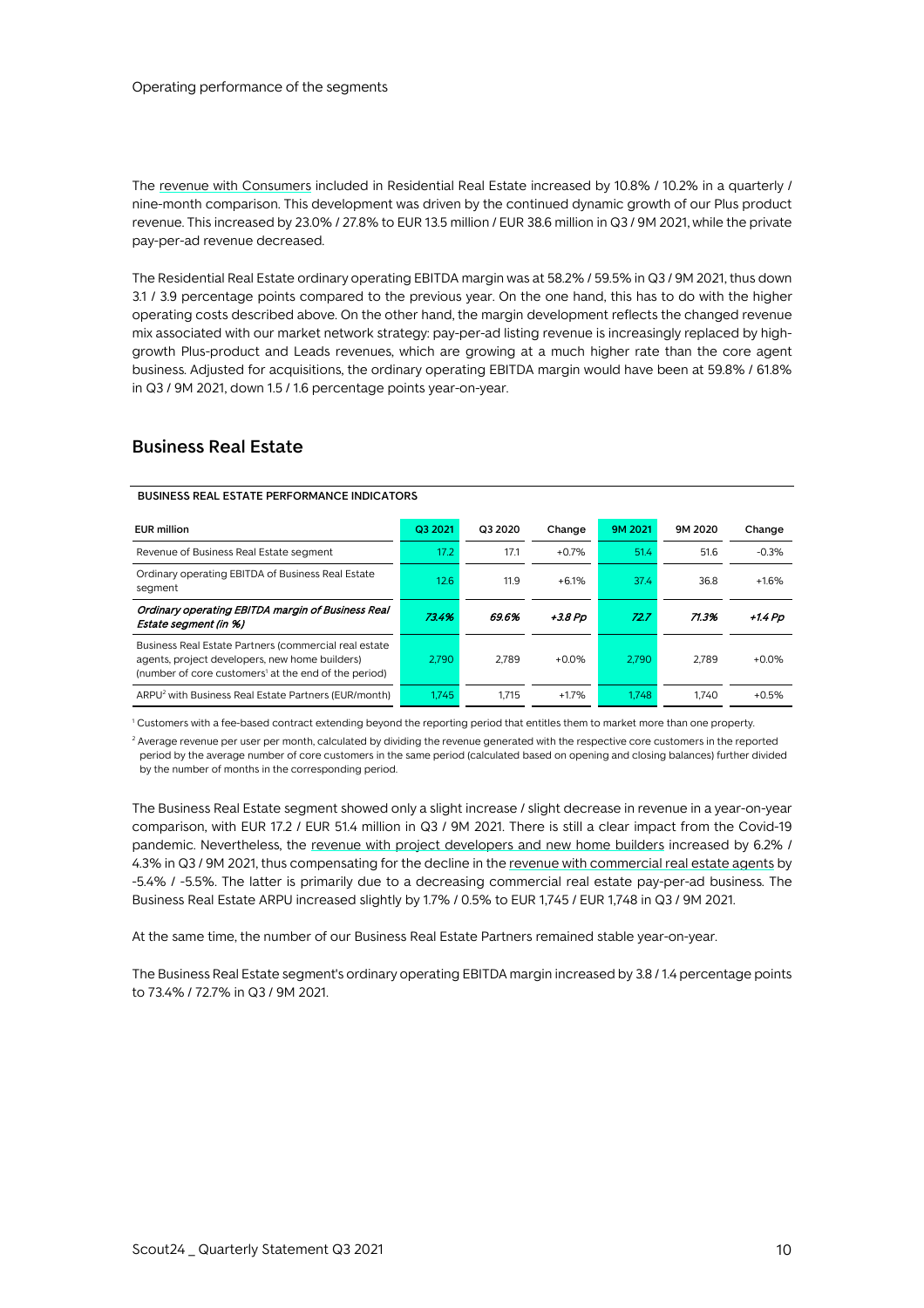#### **Media & Other**

 **MEDIA & OTHER PERFORMANCE INDICATORS**

|                                                              | Q3 2021 | Q3 2020 | Change   | 9M 2021 | 9M 2020 | Change   |
|--------------------------------------------------------------|---------|---------|----------|---------|---------|----------|
| Revenue of Media & Other segment                             | 7.9     | 7.6     | $+3.8%$  | 23.1    | 22.7    | $+2.0%$  |
| Ordinary operating EBITDA of Media & Other<br>segment        | 2.5     | 2.9     | $-16.0%$ | 8.0     | 9.0     | $-11.7%$ |
| Ordinary operating EBITDA margin of Media &<br>Other seament | 31.3%   | 38.6%   | -7.4 pp  | 34.5%   | 39.8%   | -5.3 pp  |

The Media & Other segment revenue increased slightly by 3.8% / 2.0% to EUR 7.9 million / EUR 23.1 million in Q3 / 9M 2021. This increase was mainly driven by the strong ImmoScout24 Austria business, which grew by 19.7% / 23.3%. At the same time, the third-party advertising business declined market and pandemic related. FLOWFACT also recorded a declining revenue with its CRM software business due to the ongoing conversion of the payment model to software-as-a-service. Since August 2021, the newly acquired Propstack also contributed to the Media & Other revenue development with its cloud-based CRM product for smaller agents.

The ordinary operating EBITDA margin of the Media & Other segment decreased by 7.4 / 5.3 percentage points to 31.3% / 34.5% in Q3 / 9M 2021, mainly due to the declining advertising business.

## <span id="page-10-0"></span>**Outlook 2021**

With the end of the financial year approaching, the Management Board decided to refine its revenue outlook for the full year 2021 to an expected growth of around 9% (previously: mid to high single-digit range). The previous outlook for the ordinary operating EBITDA margin of "up to 60%" is refined to a range of 57% to 58%. This range now also takes into account the acquisitions of Vermietet.de and Propstack made in May and August 2021.